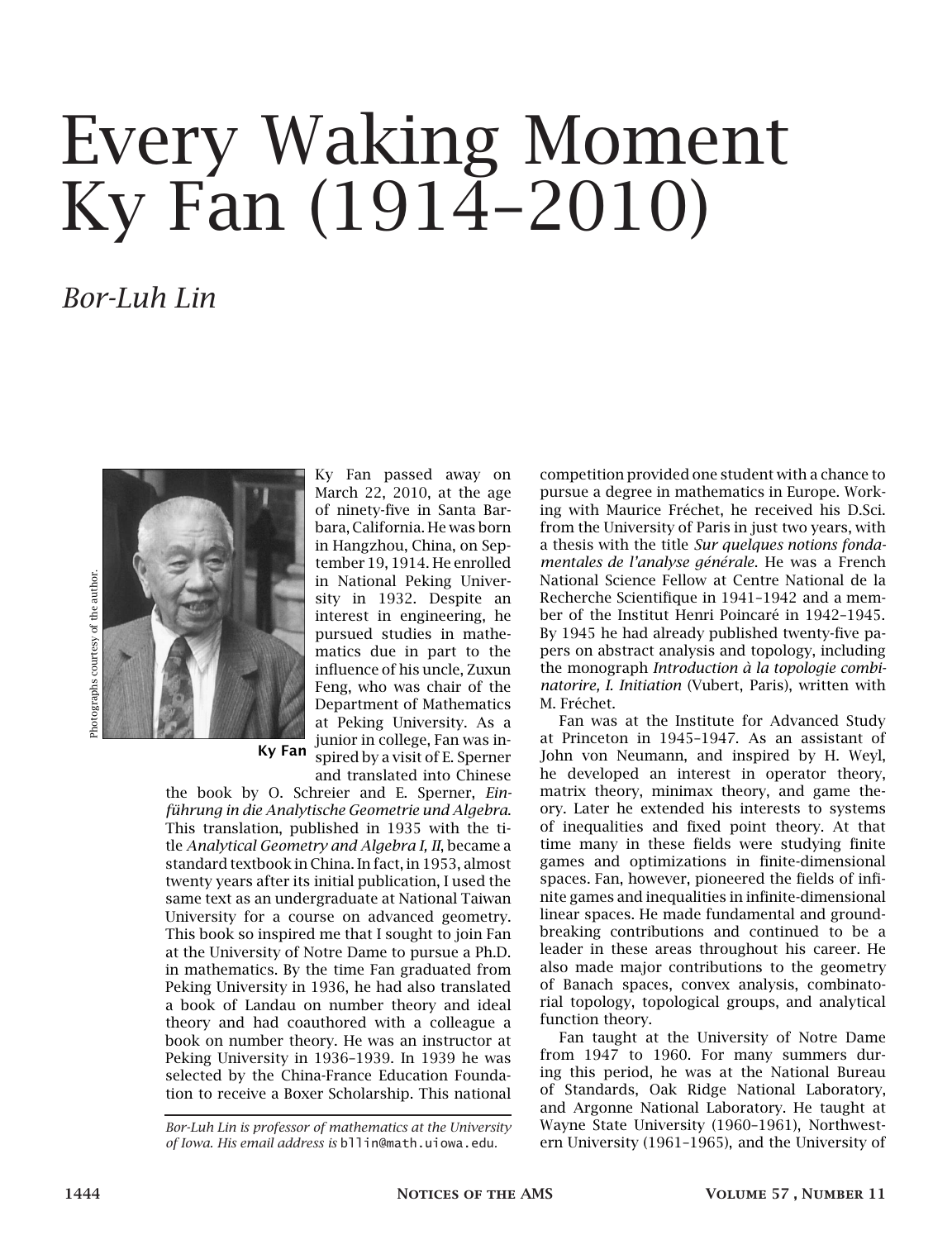California at Santa Barbara starting in 1965. Upon his retirement from UC Santa Barbara in 1985, an international symposium was held to celebrate his many contributions to mathematics. The symposium resulted in the publication of a monograph with the title *Nonlinear and Convex Analysis: Proceedings In Honor of Ky Fan* (Lecture Notes in Pure and Applied Mathematics, Dekker, 107(1987)). He was chair of the Department of Mathematics at UC Santa Barbara in 1968–1969. He held visiting positions at the University of Texas-Austin, Universität Hamburg, the Université Paris IX, and Università degli Studi di Perugia. He was elected a member of Academia Sinica in 1964 and served as the director of the Institute of Mathematics at the Academia Sinica from 1978–1984. Two issues of the *Bulletin of the Institute of Mathematics, Academia Sinica*— V. 2, No. 2, 1974, and V. 3, No. 1, 1975—were dedicated to him for his sixtieth birthday. In 1989 he was a Distinguished Visiting Scholar at the Chinese University in Hong Kong and received an Honorary Professorship from Peking University. After the visit, he donated his whole collection of mathematics books and treatises to Peking University. In 1990 he was awarded the degree Docteur Honoris Causa from the Université de Paris-Dauphine and was the featured speaker at the Conference on Directions in Matrix Theory (Fourth Auburn Linear Algebra Conference). His lecture at the Auburn conference, his publication lists up to 1992, a brief bibliography, and a list of his Ph.D. students appeared in *Linear Algebra and its Applications* 162–164:1-2(1992), 1–22. In 1993 the T.I.Tec/K.E.S. Conference on Nonlinear and Convex Analysis in Tokyo was dedicated to Fan in recognition of his fundamental contributions to the field. In 2011 the seventh International Conference on Nonlinear and Convex Analysis in Hirosaki will be dedicated to his memory. In 1994 an entire issue of *Topological Methods in Nonlinear Analysis* was dedicated to him for his eightieth birthday. He served on many editorial boards. He was a distinguished editor of *Linear Algebra and its Applications*, and he was one of the founding editors of the *Journal of Mathematical Analysis and Applications* and the *Journal of Nonlinear and Convex Analysis*. The latter will publish a special issue in memory of Fan.

In 1999 Ky Fan and his wife, Yu-Fen Fan, made a gift of approximately US\$1 million to the American Mathematical Society. The fund was used to establish the Ky and Yu-Fen Fan Endowment to support and to foster collaborations between Chinese mathematicians and mathematicians in other parts of the world, especially North America, and to support mathematically talented high school students in the United States. The AMS uses the fund from the Fan Endowment to fund the China Exchange Program, which provides grants to Chinese mathematics departments to bring visitors from the rest of the world, as well as grants to North American departments to bring in visitors from China. The program also supports occasional conferences in China and improvement of library holdings in Chinese institutions. The Fan Endowment has also provided grants to assist programs in the United States that nurture mathematically talented high school students and has supported the Ky and Yu-Fen Fan Scholarships within the AMS Epsilon Scholarships Program for high school students. As noted by AMS past president Felix Browder, "The impact of Ky and Yu-Fen's generosity will be felt for years to come."

Fan published about 130 papers, many of which made fundamental contributions to several fields in pure and applied mathematics. From the famed Ky Fan inequalities (1951) to the Fan condition (1956), to the Ky Fan minimax inequality (1972) his papers shaped the fields of linear and nonlinear functional analysis, linear algebra, convex analysis, and optimization. Fan had a knack for identifying the central problems in a field of study and presenting them in the most general concise statements, with new approaches and elegant proofs. He brought seeming unrelated areas together to create new



Ky Fan, China, 1939.

mathematics. As a result, his papers were often cited and pointed to new research directions. His contributions concerning fixed points and minimax inequalities have had a major impact in the development of nonlinear functional analysis. He made significant contributions to locations and identified maximum eigenvalues of matrices. His works found wide applications to mathematical economics, differential equations, potential theory, and numerical analysis. His research demonstrated the beauty of combining pure and applied mathematics. There are a large number of theorems, lemmas, inequalities, equalities, conditions, norms, etc., that bear the name of Ky Fan. The bibliography lists some major reference books that contain many of his contributions. We now briefly discuss the Ky Fan inequality, the Fan condition, and the Ky Fan minimax inequality.

Ky Fan Minimax Inequality (K. Fan, A minimax inequality and applications, *Inequalities III, Proc. of the Third Symposium on Inequalities*, Acad. Press (1972), 103–113).

> Let *X* be a nonempty compact convex set in a Hausdorff topological vector space *E*.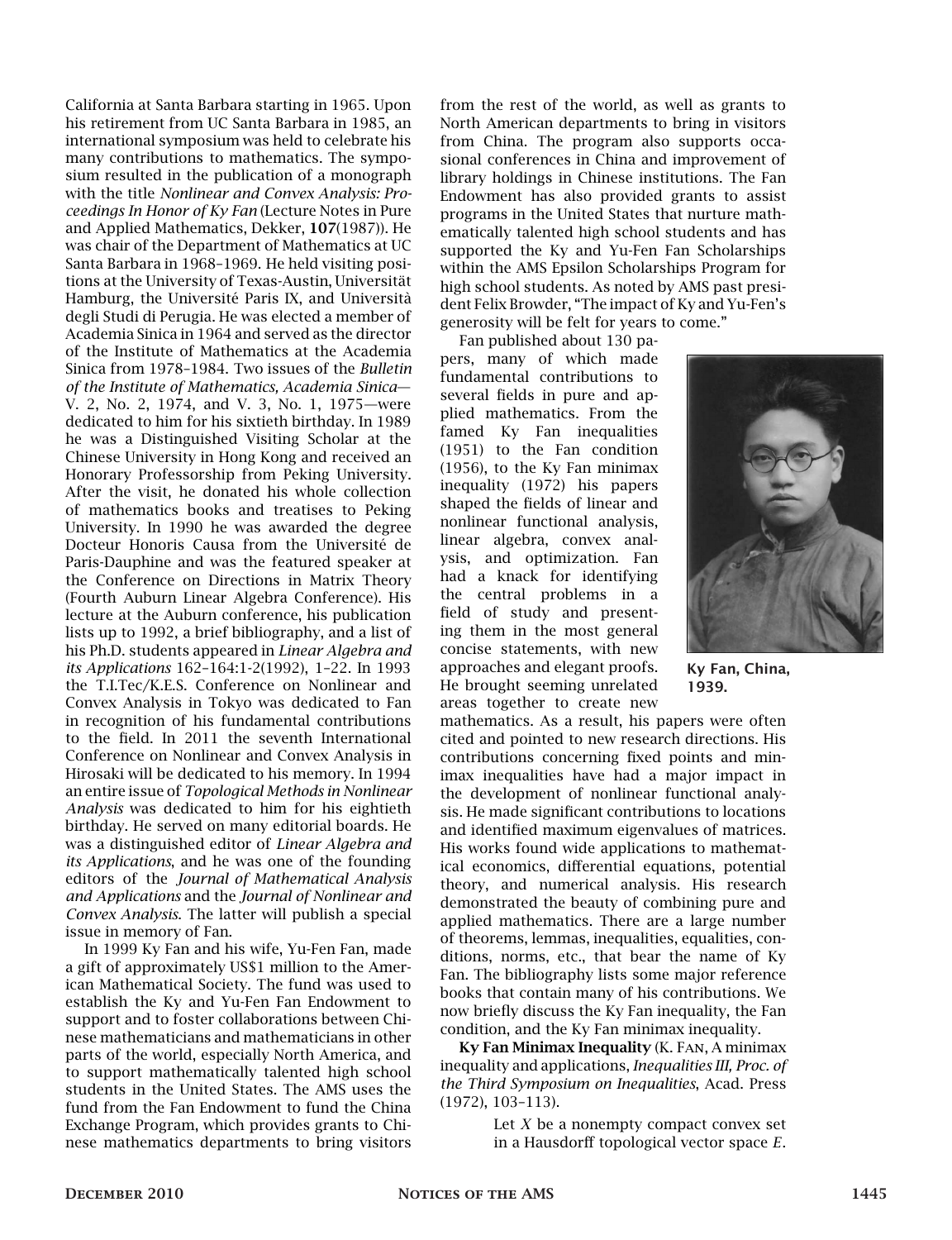Suppose *f* is a real-valued function defined on  $X \times X$  such that:

> (a) For each fixed *x* in *X*,  $f(x, y)$  is a lower semicontinuous function of *y* on *X*,

> (b) For each fixed  $y$  in *X*,  $f(x, y)$  is a quasi-concave function of *x* on *X*.

Then the minimax inequality

$$
\min_{y \in X} \max_{x \in X} f(x, y) \le \sup_{x \in X} f(x, x)
$$

holds.

Applications of this inequality to fixed points, differential equations, and potential theory were given in the paper. It was later found to be equivalent to the Brouwer fixed point theorem but much more powerful and easier to use. Many important equilibrium theorems in mathematical economics follow quickly from the Ky Fan inequality.

Ky Fan Inequality (K. Fan, Maximum properties and inequalities for the eigenvalues of completely continuous operators, *Proc. Natl. Acad. Sci. USA*, 37 (1951), 760–766).

Let  $A_1, A_2, \ldots, A_m$  be  $m (m \ge 1)$  completely continuous operators in Hilbert space *H*. For each  $j = 1, 2, \ldots, m$ , let  $\lambda_{j1}, \lambda_{j2}, \ldots, \lambda_{ji}, \ldots$  be the eigenvalues of  $A_j^*A_j.$  Then for every positive integer *n*:

$$
\max \left| \sum_{i=1}^{n} (U_1 A_1 \cdots U_m A_m x_i, x_i) \right|
$$
  
= 
$$
\sum_{i=1}^{n} (\lambda_{1i} \lambda_{2i} \cdots \lambda_{mi}),
$$
  

$$
\max \left| \det_{1 \le i,k \le n} (U_1 A_1 \cdots U_m A_m x_i, x_k) \right|
$$
  
= 
$$
\prod_{i=1}^{n} (\lambda_{1i} \lambda_{2i} \cdots \lambda_{mi}),
$$

where, for both maxima,  $U_1, U_2, \ldots, U_m$  independently run over all unitary operators and  ${x_1, x_2, \ldots, x_n}$  runs over all *n* orthonormal elements in *H*.

Let *A, B* be completely continuous operators in Hilbert space *H*. If { $\lambda_i$ }, { $\kappa_i$ }, and { $\sigma_i$ } are the eigenvalues of  $A^*A$ ,  $B^*B$ , and  $(A + B)^* (A + B)$ respectively, then

$$
\Phi\left(\sqrt{\sigma_1}, \sqrt{\sigma_2}, \dots, \sqrt{\sigma_n}\right)
$$
\n
$$
\leq \Phi\left(\sqrt{\lambda_1}, \sqrt{\lambda_2}, \dots, \sqrt{\lambda_n}\right)
$$
\n
$$
+\Phi\left(\sqrt{\kappa_1}, \sqrt{\kappa_2}, \dots, \sqrt{\kappa_n}\right)
$$

holds for every symmetric gauge function <sup>Φ</sup> of any number *n* variables.

These inequalities generalized inequalities of von Neumann and Weyl and were listed by J. Dieudonné in *A Panorama of Pure Mathematics, as seen by N. Bourbaki*, Acad. Press (1982) as a major contribution to operator theory.

Fan Condition (K. Fan, *On systems of linear inequalities, linear inequalities and related systems*, Annals of Math. Studies, Princeton Univ. Press, vol. 38 (1956), 99–156).

Let *X* be a real linear space. For any linear functionals  $f_i$ ,  $i = 1, 2, ..., n$ , and real numbers  $c_i, i = 1, 2, \ldots, n$ , there exists  $x \in X$  such that  $f_i(x) \ge c_i, i = 1, 2, \ldots, n$ , if and only if for any nonnegative numbers  $a_i$ ,  $i = 1, 2, ..., n$ , the relation  $\sum_{i=1}^{n} a_i f_i = 0$  implies  $\sum_{i=1}^{n} a_i c_i \le 0$ .<br>The Fan condition has many applications and

is a fundamental result in linear programming. The following is a nonlinear version of the Fan condition and is one of the major tools in nonlinear programming and convex analysis. It appeared in the paper "Systems of inequalities involving convex functions", by K. Fan, I. Glicksberg, and A. J. Hoffman, *Proc. Amer. Math. Soc.* 8 (1957), 617–622.

Let *K* be a nonempty convex set in a real vector space *X*. Let  $f_i: K \to \mathbb{R}, i = 1, 2, ..., n$ , be convex functions. Then  $f_i(x) < 0, i = 1, 2, ..., n$ , has a solution  $x \in K$  if and only if there exist real numbers  $\lambda_i \geq 0$ ,  $i = 1, 2, \ldots, n$ , not all zero, such that  $\sum_{i=1}^{n} \lambda_i f_i(x) \ge 0$  for all  $x \in K$ .

Although Fan's contributions to mathematics are undisputed, I can think of no better way to honor his memory than to describe his role as a mentor and adviser. Fan was widely known to be a very rigorous teacher, one who expected the best of his students. Over his career, Fan had twentytwo Ph.D. students. When he left Notre Dame in 1960, John C. Cantwell, Ronald J. Knill, Robert E. Mullins, John O. Riedl Jr., and I followed him to Northwestern to complete our Ph.D. theses. The five of us were given thesis topics in five completely different areas. These areas were so diverse that we found no common ground among us to discuss the individual problems, and they were chosen so that none of the topics were closely related to any of Fan's published papers. He had decided the best way to train us was by pushing us to develop our own research directions rather than simply follow in his footsteps.

His style of teaching was unique, if occasionally intimidating. In his courses, we were given long lists of references to study. These references were in English, French, German, or Russian. The book of exercises he compiled to accompany these references was equally daunting. The content of his courses was usually about double that of a typical course. But, as with everything Fan did, the courses were beautifully organized. I still remember his lectures. He would start at the far corner of the blackboard and gradually cover the entire blackboard as the class went on. His lecture would always finish in the far right corner of the blackboard as class ended.

He demanded nothing less than complete dedication from his students. He considered his